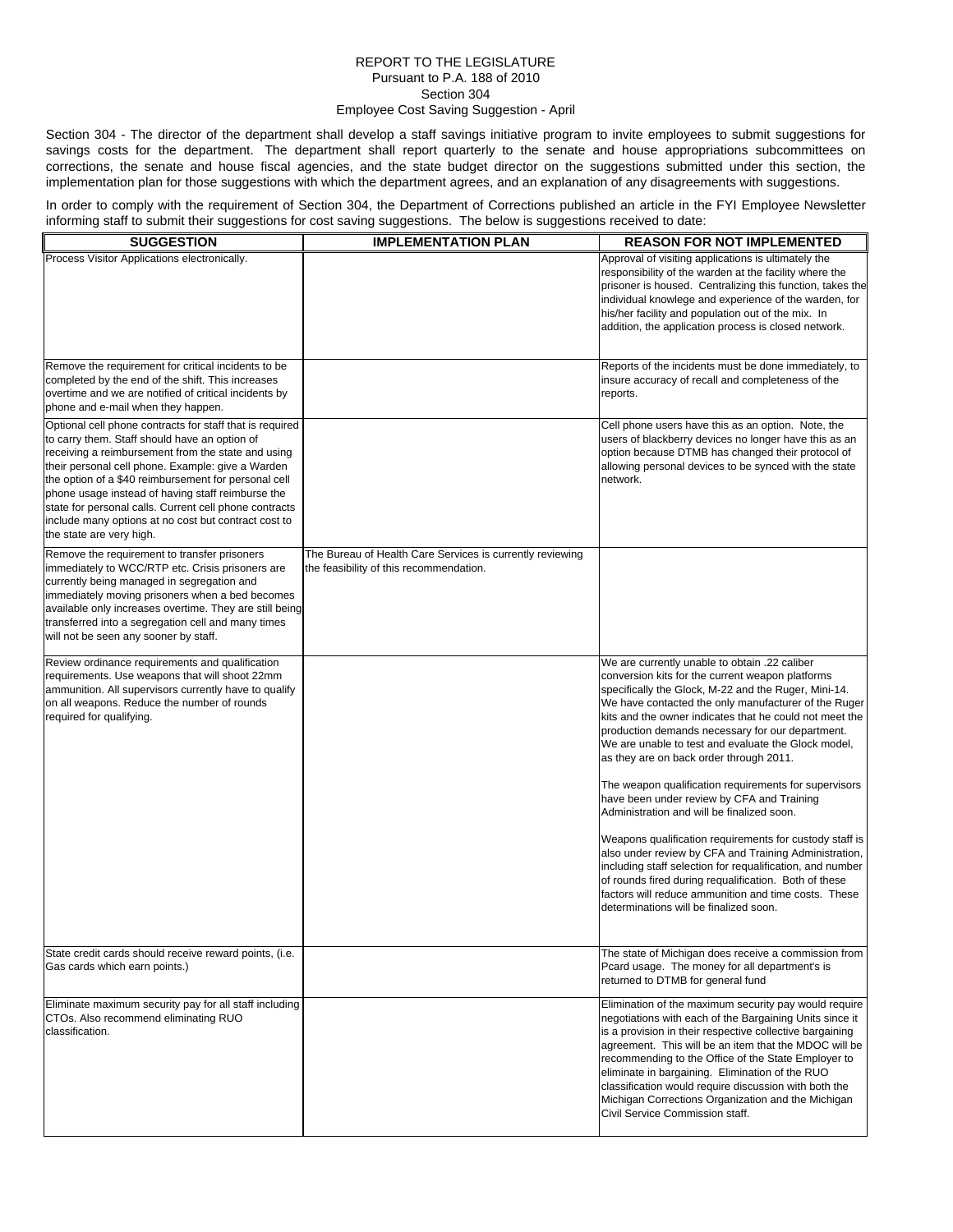| <b>SUGGESTION</b>                                                                                                                                                                                                                                                                                                                                                                                                                                                                                                                                                                                                                                                                                                                                                                                                                                                                                                        | <b>IMPLEMENTATION PLAN</b>                                                                                                                                                                                     | <b>REASON FOR NOT IMPLEMENTED</b>                                                                                                                                                        |
|--------------------------------------------------------------------------------------------------------------------------------------------------------------------------------------------------------------------------------------------------------------------------------------------------------------------------------------------------------------------------------------------------------------------------------------------------------------------------------------------------------------------------------------------------------------------------------------------------------------------------------------------------------------------------------------------------------------------------------------------------------------------------------------------------------------------------------------------------------------------------------------------------------------------------|----------------------------------------------------------------------------------------------------------------------------------------------------------------------------------------------------------------|------------------------------------------------------------------------------------------------------------------------------------------------------------------------------------------|
| a one time basis for new employees and is not<br>required unless an employees condition changes.<br>Facilities are spending up to \$7,000 on bio care<br>testing every three years. The fit testing with the<br>porta count system is also labor intensive and not<br>needed with added repair cost to the facility budget.                                                                                                                                                                                                                                                                                                                                                                                                                                                                                                                                                                                              | Eliminate the Bio care testing, this is only required on MIOSHA requirements require the first fit test. However, the<br>decision has been made to extend the three year re-testing<br>schedule to five years. |                                                                                                                                                                                          |
| We are wasting a lot of money on the phones that we<br>have in our offices and cubicles. Here at Grandview<br>Plaza, we have a phone in each office and cubicle. In<br>addtion, we pay AT&T to change the name on the<br>phone for every new person who starts or if someone<br>moves to a different office.                                                                                                                                                                                                                                                                                                                                                                                                                                                                                                                                                                                                             |                                                                                                                                                                                                                | Telephone changes are handled by DTMB<br>Telecommunications, not AT&T.                                                                                                                   |
| Currently, prisoner itineraries for callouts are printed<br>in landscape format across the page left to right.<br>Because of the way the template is formatted, much<br>of the page is empty blank space. If the format was<br>changed to portrait, printing top to bottom, two<br>itineraries could be printed on one sheet. Staff would<br>have to cut them down the middle before distributing.<br>Paper costs would be cut in half, literally.                                                                                                                                                                                                                                                                                                                                                                                                                                                                       |                                                                                                                                                                                                                | This change would require a programming change in<br>the Prisoner Call-out System. This cost savings idea<br>will be referred to ADSS.                                                   |
| Given the expenses related to maintaining our<br>Department's vehicle fleet, one idea which may yield<br>savings is to switch to synthetic oil changes which,<br>though more expensive, allows for considerably<br>longer maintenance schedules. The latter, over time,<br>would allow for a reduction in overall maintenance<br>costs.                                                                                                                                                                                                                                                                                                                                                                                                                                                                                                                                                                                  |                                                                                                                                                                                                                | DTMB VTS is responsible for the state vehicles. Their<br>maintenance regulations are available at<br>http://www.michigan.gov/dmb/services &<br>facilities/vehicles services/maintenance. |
| Per PD 05.03.118 (Mail Policy) page 2 of 11<br>paragraph G states that " Each CFA facility shall<br>have available a reasonable quantity of free writing<br>materials. Paper provided free to a prisoner does not<br>need to be lined or of typing quality." I ran some<br>numbers and found that the Xerox printer paper we<br>use is \$3.36 per ream, 500 pages in a ream and 10<br>reams in a box which would cost \$33.60 per box of<br>5000 pages. Ironically for Prisoner Stationary, 5000<br>pages per case costs \$148.68. So by using Xerox<br>paper as Prisoner Stationary, we can save \$115.08<br>for every 5000 sheets we order. If each unit ordered<br>2 cases of Xerox paper per month the unit would<br>save \$230.16. If we times that with 11 units we are<br>looking at saving \$2531.76 per month. That times 12<br>months can save the units \$30,381.12 per year if my<br>calculations are right. | The use of printed prisoner kites has been discontinued.<br>Plain writing paper is now made available for prisoner use as<br>required by Policy.                                                               |                                                                                                                                                                                          |
| Instead of paying DIT \$1000 per computer each year,<br>why doesn't the state just buy new computers every 3<br>years. I am sure that would save money rather than<br>trying to keep computers in the MDOC Schools<br>running that are 9 years old as are the computers in<br>my Vocational Graphic Technology and the Business<br>Technology classrooms at the Coldwater Complex.                                                                                                                                                                                                                                                                                                                                                                                                                                                                                                                                       |                                                                                                                                                                                                                | The yearly fees does not inclue computer costs, it is for<br>services and line fees.                                                                                                     |
| Supervisor elimination throughs standardizing of<br>critical number of supervisors.                                                                                                                                                                                                                                                                                                                                                                                                                                                                                                                                                                                                                                                                                                                                                                                                                                      |                                                                                                                                                                                                                | Supervisory positions in CFA have recently been<br>evaluated and significantly reduced. We will continue<br>to evaluate the remaining positions as they become<br>vacant.                |
| believe we went from the tennis shoes to canvas<br>type shoes however the black state issued shoes<br>seem to be more costly, why not just issue the<br>tennis/canvas shoes?                                                                                                                                                                                                                                                                                                                                                                                                                                                                                                                                                                                                                                                                                                                                             | The MDOC is currently evaluating all prisoner state issued<br>items.                                                                                                                                           |                                                                                                                                                                                          |
| The RN's just received a \$5,000 retainer bonus?<br>This has been ongoing. It seems that it is not only<br>unfair to the other healthcare workers but to the other<br>staff. I am sure there are enough people out of jobs<br>that we shouldn't have too hard of a time keeping<br>these employees and those that wouldn't stay unless<br>it was for the bonus certainly could be replaced.<br>These bonuses are given even to poor quality<br>workers.                                                                                                                                                                                                                                                                                                                                                                                                                                                                  |                                                                                                                                                                                                                | RNs are critical, hard to fill positions, the MDOC will<br>continue to offer incentives to this class of employees<br>to attract and retain them.                                        |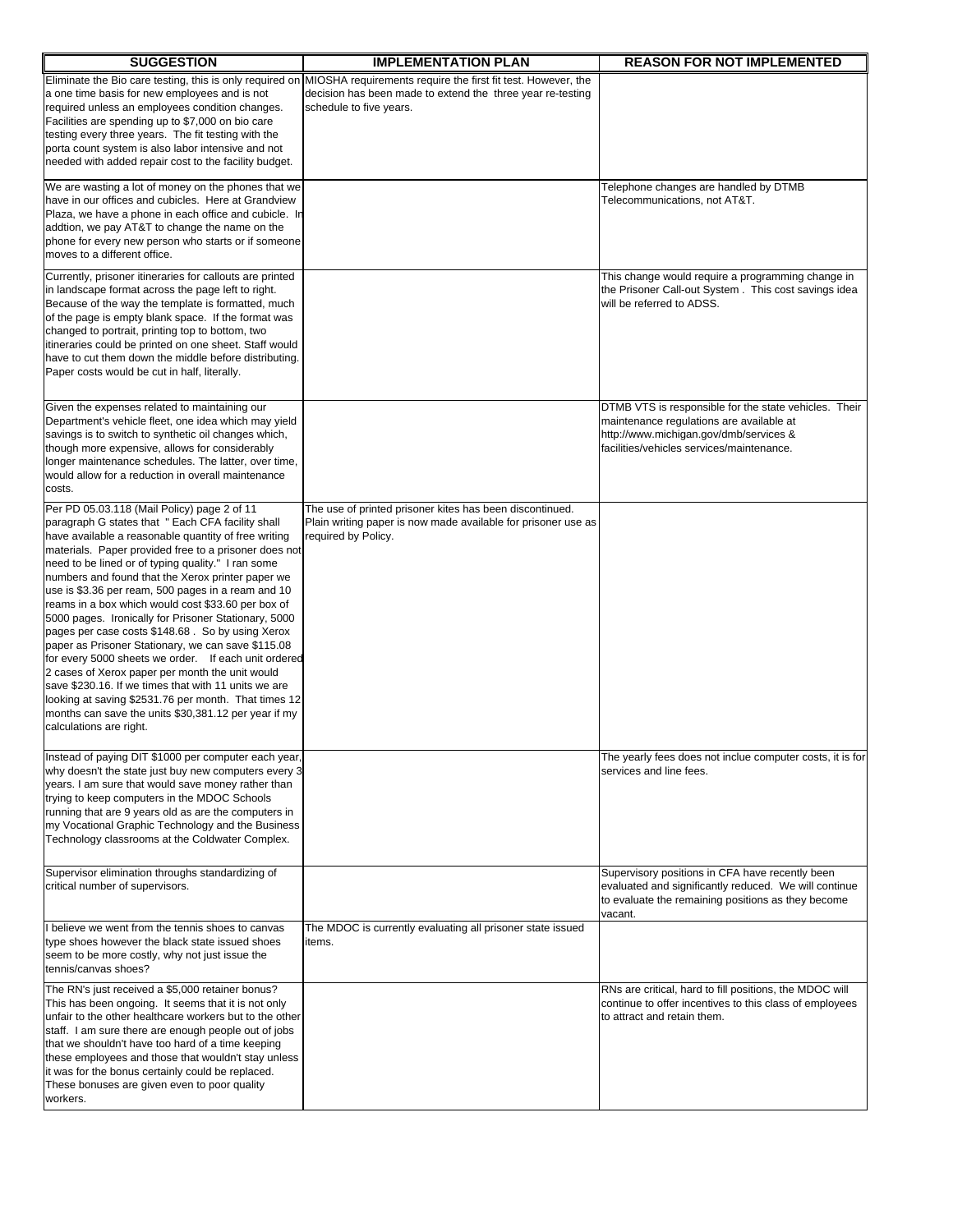| <b>SUGGESTION</b>                                                                                                                                                                                                                                                                                                                                                                                                                                                                                                                                                                                                                                                                                                                                                        | <b>IMPLEMENTATION PLAN</b>                                                                                                                                                                                                                                  | <b>REASON FOR NOT IMPLEMENTED</b>                                                                                                                                                                                                                                                                                                                                                                                                                                                                                                                                                                                                                                                                                                                                                                                         |
|--------------------------------------------------------------------------------------------------------------------------------------------------------------------------------------------------------------------------------------------------------------------------------------------------------------------------------------------------------------------------------------------------------------------------------------------------------------------------------------------------------------------------------------------------------------------------------------------------------------------------------------------------------------------------------------------------------------------------------------------------------------------------|-------------------------------------------------------------------------------------------------------------------------------------------------------------------------------------------------------------------------------------------------------------|---------------------------------------------------------------------------------------------------------------------------------------------------------------------------------------------------------------------------------------------------------------------------------------------------------------------------------------------------------------------------------------------------------------------------------------------------------------------------------------------------------------------------------------------------------------------------------------------------------------------------------------------------------------------------------------------------------------------------------------------------------------------------------------------------------------------------|
| Put an age limit on the visiting of children. Or for the<br>infants who come in wearing diapers, who have to be<br>changed (and then the state is paying to put a new<br>diaper on them to prevent contraband from being<br>brought in in a diaper) make the person pay a fee for<br>the diaper, a fee so that they would think twice before<br>subjecting an infant/child to the prison setting.<br>Suggestion of \$3-5? Why should the state pay to buy                                                                                                                                                                                                                                                                                                                |                                                                                                                                                                                                                                                             | Visiting is a key component of maintaining normal<br>family relations, and is important in a discharged<br>prisoner's successful return to the community.                                                                                                                                                                                                                                                                                                                                                                                                                                                                                                                                                                                                                                                                 |
| diapers to put on visiting children?<br>I think inmates should be required to be more<br>responsible for their healthcare, they don't want to<br>have to pay a copay when seen but some will kite for<br>anything and everything if it isn't cost anything to<br>them.                                                                                                                                                                                                                                                                                                                                                                                                                                                                                                   |                                                                                                                                                                                                                                                             | We agree prisoners need to be more responsible for<br>their healthcare. Providers and staff are educating<br>prisoners on their health status hoping they become<br>more responsible for their health. We disagree that<br>increasing the copay will make them more responsible<br>and in fact may be detrimental to their health as they<br>will not kite or go to healthcare early with their medical<br>need and may wait until the issues is more severe<br>resulting in increased medical costs that could have<br>been avoided by early diagnosis and treatment.                                                                                                                                                                                                                                                    |
| Cost for inmate medications of \$1 per month per<br>prescription? They will get Tylenol/Motrin or lotions<br>ordered by the Dr. so that they don't have to buy in<br>the store.                                                                                                                                                                                                                                                                                                                                                                                                                                                                                                                                                                                          | The OTC medications are available to prisoners from the<br>prisoner store. BHCS is exploring the cost effectiveness of<br>this option. We will need to balance this with the<br>constitutional mandate to provide medically necessary care<br>to prisoners. |                                                                                                                                                                                                                                                                                                                                                                                                                                                                                                                                                                                                                                                                                                                                                                                                                           |
| Find a pharmacy in Michigan that would provide<br>pharmaceutical to us instead of having our money go<br>to Oklahoma. That would also put jobs in Michigan.<br>Not have our narcotics sent to Florida to be wasted<br>but allow it to be controlled/wasted in facility.                                                                                                                                                                                                                                                                                                                                                                                                                                                                                                  | The pharmacy services RFP is currently out for bid. All<br>potential bidders are encouraged to apply. This RFP is<br>currently posted on the BID4Michigan website.                                                                                          |                                                                                                                                                                                                                                                                                                                                                                                                                                                                                                                                                                                                                                                                                                                                                                                                                           |
| Allow medications that have not been touched that<br>are in the bubble issued packs to be sent to a local<br>pharmacy to be given for low income - senior citizens<br>use.                                                                                                                                                                                                                                                                                                                                                                                                                                                                                                                                                                                               |                                                                                                                                                                                                                                                             | The BHCS is reviewing the findings of the Auditor<br>General Report which found wasted pharmaceutical.<br>We will use this information to help improve efficiency<br>of pharmaceuticals distribution to prisoners confined to<br>the MDOC.                                                                                                                                                                                                                                                                                                                                                                                                                                                                                                                                                                                |
| Close the gyms. Most of the gym's are open seven<br>days a week. If there are prisoners in the gym than<br>there must be a Corrections Officer. The gym's are<br>open on 1st and 2nd shift so it takes at least two<br>Corrections Officers a day to operate the gym. So<br>with over 40 prisons with two Corrections Officers a<br>day to run the gym and the relief factor for days off, it<br>takes well over 100 Corrections Officers just to open<br>the gym every day. If times are tough I think the<br>prisoners can play volleyball, lift weights, play<br>basketball on the yard. If there is no gym then there<br>is no need for an Athletic Director. Do we really need<br>to pay an Athletic Director \$50k a year to tell<br>prisoners what games to play? |                                                                                                                                                                                                                                                             | Gymnasiums and the yard provide prisoners diversion<br>and the opportunity to participate in athletic activities<br>which helps to deflect boredom and the inappropriate<br>activities which prisoner engage in when they have<br>nothing to do. Keeping the gymnasiums open and<br>function, helps to maintain order in MDOC facilities.<br>However, this option is being reviewed for possible<br>inpart implementation.                                                                                                                                                                                                                                                                                                                                                                                                |
| The Michigan Department of Natural Resources<br>charges a \$4.00 application fee to apply for a doe,<br>turkey, bear and elk permit. Why can't the Michigan<br>Department of Corrections charge a \$4.00 visitor<br>application fee.                                                                                                                                                                                                                                                                                                                                                                                                                                                                                                                                     |                                                                                                                                                                                                                                                             | Visiting is a key component of maintaining normal<br>family relations, and is important in a discharged<br>prisoner's successful return to the community; the<br>MDOC is not interested in putting barriers in the way of<br>these visits taking place.                                                                                                                                                                                                                                                                                                                                                                                                                                                                                                                                                                   |
| Repair the boiler at Regional Business Office. Our<br>office runs 79-81 degrees unless we turn the air<br>conditioner on during the winter. We run our fans<br>most of the winter.                                                                                                                                                                                                                                                                                                                                                                                                                                                                                                                                                                                       |                                                                                                                                                                                                                                                             | Approval on physical plant improvements is dependant<br>on the support of the Physical Plant and Budget<br>Sections. A new thermostat has been installed which<br>has helped.                                                                                                                                                                                                                                                                                                                                                                                                                                                                                                                                                                                                                                             |
| I have been working for mental health [DCH] now for<br>a while in prison, I have seen so many old and frail<br>prisoners that I think can be placed in nursing home<br>setting with skill care workers and less security<br>instead of in prison system with all correction officers<br>and high security system.                                                                                                                                                                                                                                                                                                                                                                                                                                                        |                                                                                                                                                                                                                                                             | A process is in place currently where referrals are<br>received from BHCS to the Parole Board, requesting<br>cases of medically disabled/terminal/debilitated<br>prisoners be considered for parole (if they have served<br>their minimum sentence) and commutation (if they<br>have not served the minimum or are lifers). If paroled<br>or commuted, they are placed in nursing homes or<br>locations commensurate with their needs. However,<br>under current statutory requirements prisoners must be<br>housed in a secure institutional setting, the nursing<br>home setting is not an option. This is a concept which<br>potentially may receive consideration in the future, if<br>the legislature should consider statutory changes.<br>However, in the meantime, prisoners must be<br>supervised by MDOC staff. |